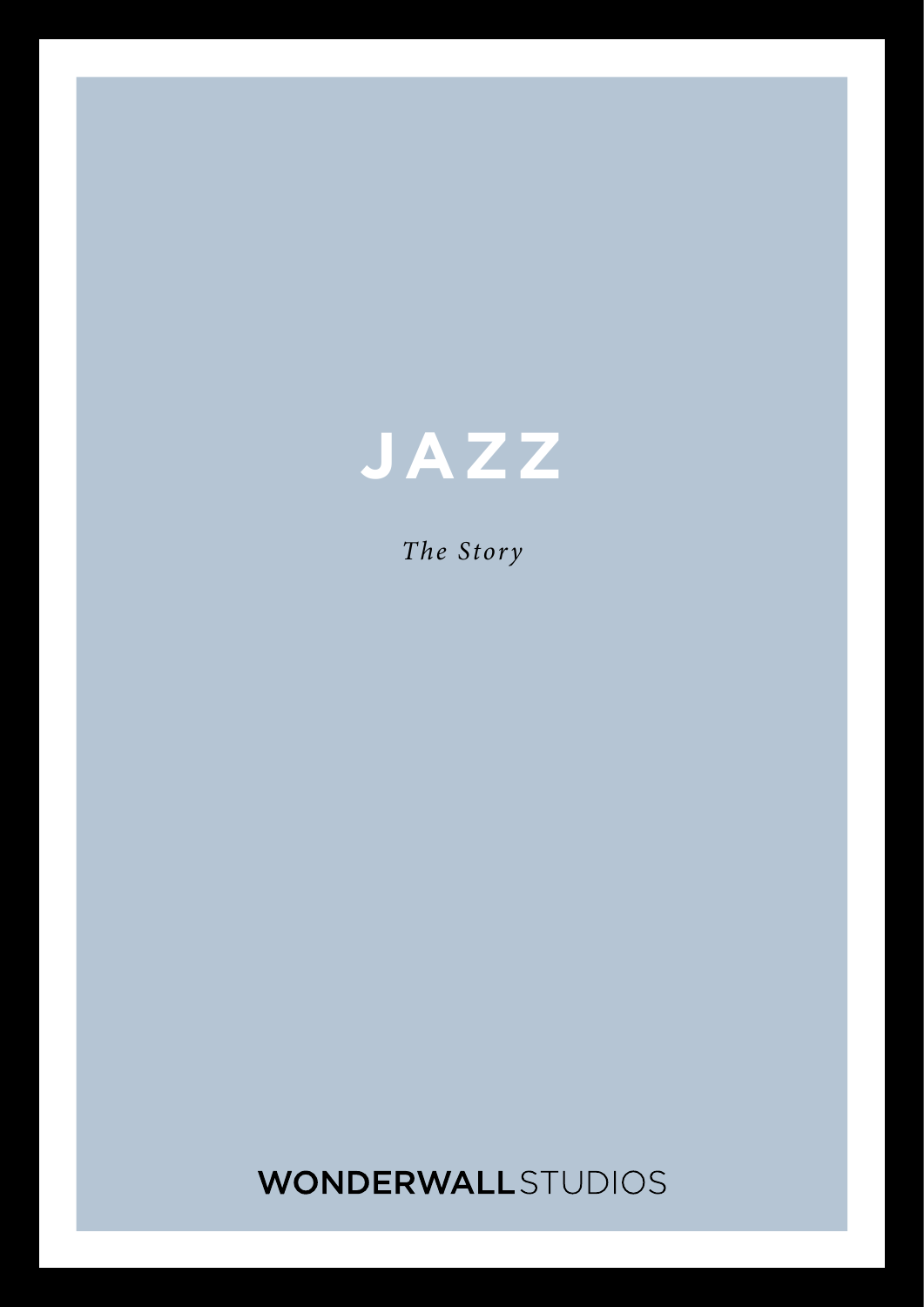# **WONDERWALL**STUDIOS

## **• THIS IS JAZZ**

*Diamond • Geometrical • Hospitality • Heavy • Big Surfaces*



Beat, Jazz, Boogie Woogie. Jazz radiates rhythm. Consisting of various diamond shapes, it dances before your eyes. Lines, points, triangles. Rhythm. Think Miles Davis in New York City in the forties, playing bebop with Charlie Parker and Max Roach in some Harlem nightclub. It's new, fresh and exciting.

### **• THE WOOD**

We use Anything left behind or found on the factory or forest floor. For this specific design the roots from Teak trees are used, who would normally go to waste. We dig up, select and dry the timber before we angle cut each piece by hand into this Geometrical design.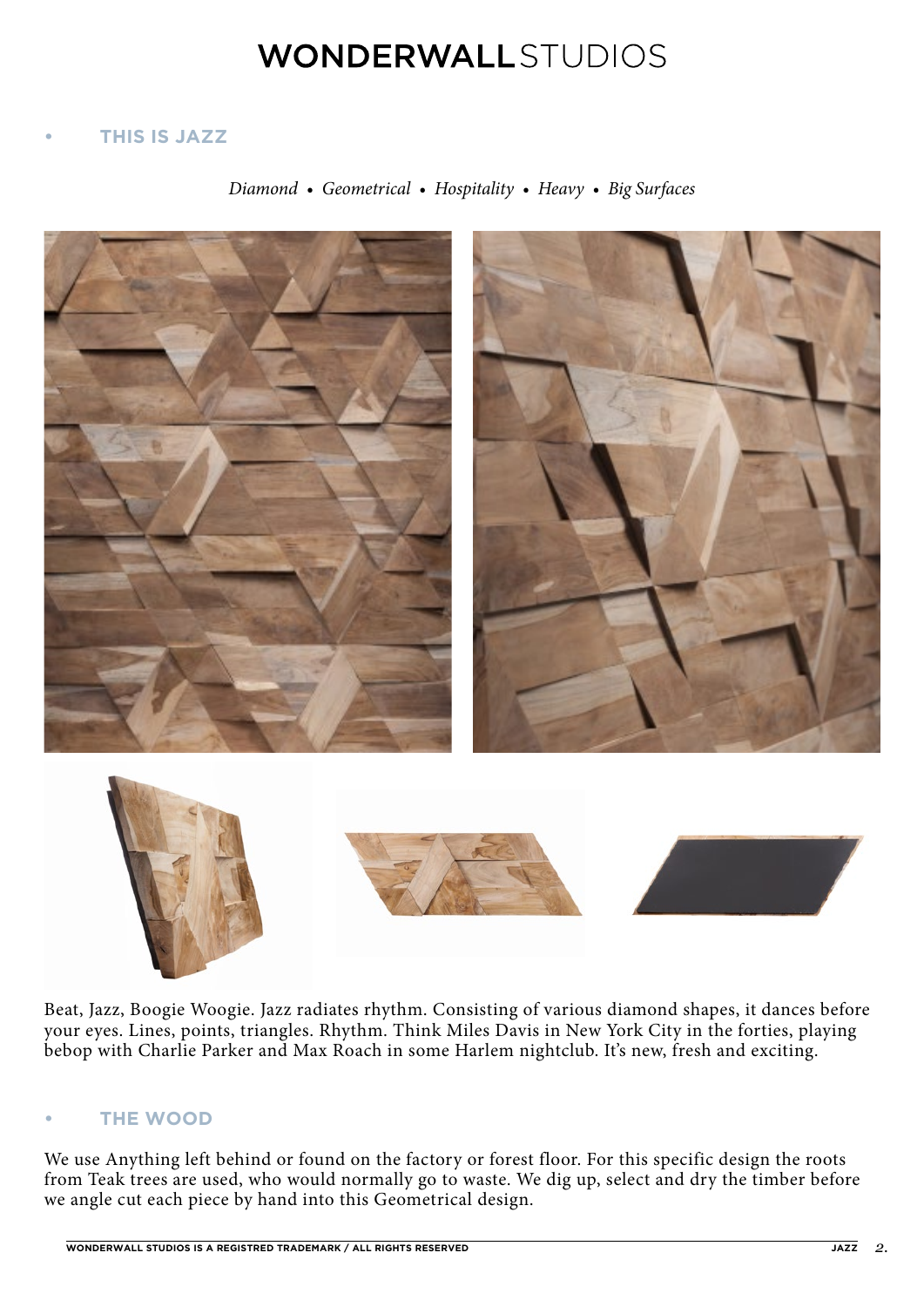# **WONDERWALL**STUDIOS

### **• TECHNICAL SPECIFICATIONS**

| wood      |
|-----------|
| source    |
| tones     |
| finishing |

**tiles per box** 20 pcs

**wood** teak root wood mixed salvage - root wood **tones** brown **finishing** smooth sanding

**tile dimensions** 690 x 300 mm / 27.2" x 11.8"<br> **tile thickness** 25 - 55 mm / 1.0"-2.2" **tile thickness** 25 - 55 mm / 1.0"-2.2" **tile construction** glued on 15 mm MDF backer

**surface per box** 4.1 sqm / 44.13 sq ft weight per box 111 kg / 244.7 lb (5 per pcs) **dimensions box** 970 x 550 x 645 mm / 38.2" x 21.7" x 25.4"